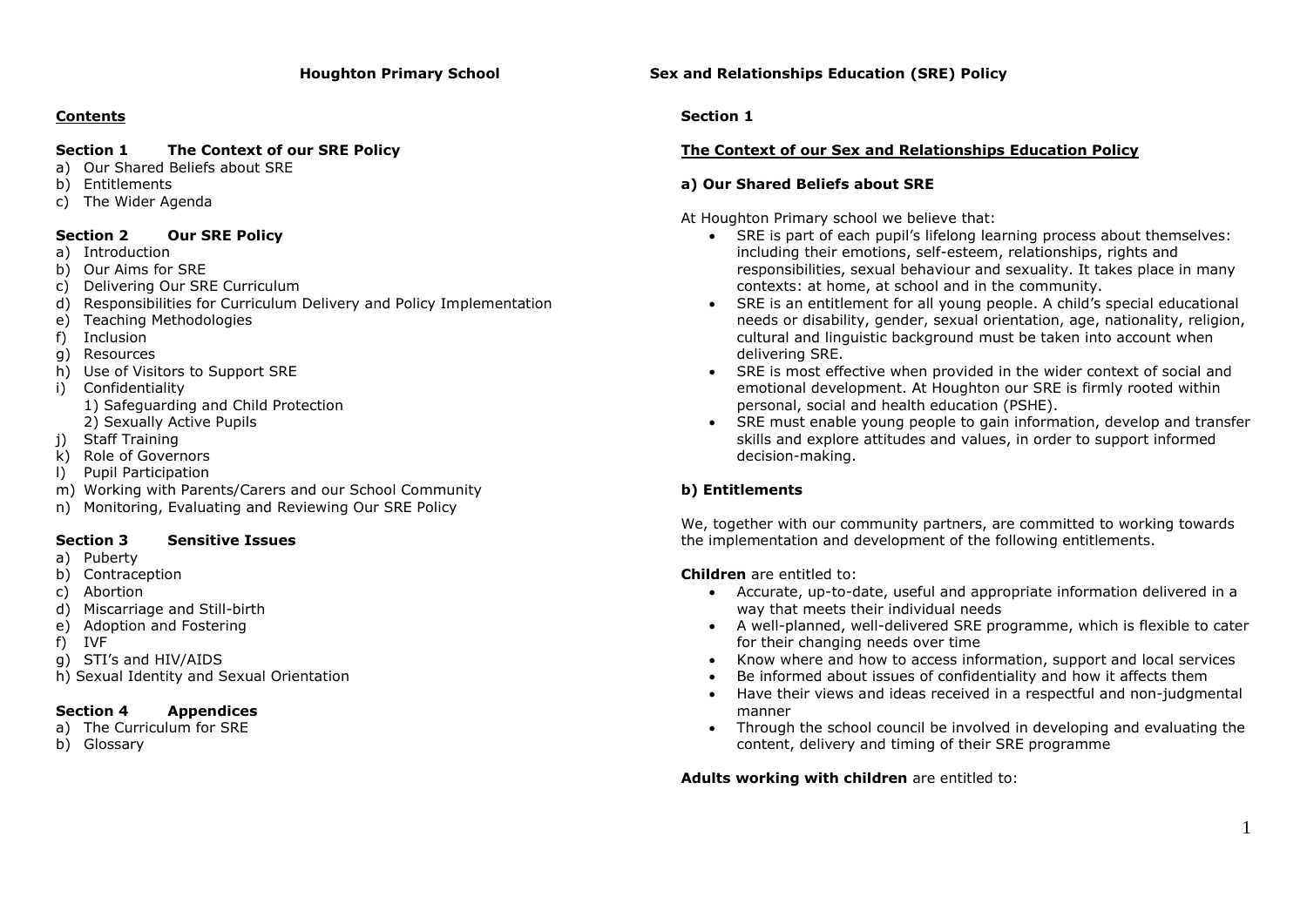- Access to high quality, up-to-date, accurate information, resources and training
- Mutual understanding of roles and responsibilities in relation to the planning and delivery of SRE
- Contribute their views and ideas in support of the development of SRE for children
- Professional guidance and support
- Opportunities to share good practice
- Be informed about issues of confidentiality and procedures to be followed.

#### **Parents, carers and other adults in the community** are entitled to:

- Accessible, accurate, up-to-date, information delivered in a way which meets their needs
- A safe and supportive environment for their children
- Information on how and when SRE is taught
- Understand their rights and responsibilities in relation to SRE policy and curriculum
- Be informed about issues of confidentiality and how it affects them and their children
- Have their views and ideas received in a respectful, non-judgmental manner.

# **c) The Wider Agenda**

SRE is part of the wider agenda of promoting positive relationships and sexual health for young people to which many individuals and organisations in our community contribute. Our SRE Policy contributes to meeting local and national priorities as described in strategies such as:

- Every Child Matters
- Healthy School Status
- Teenage Pregnancy Strategies
- Sexual Health Strategies
- Looked After Children
- Children and Young People's Plan
- HIV and Sexual Health Strategy
- National Service Framework for Children, Young People and Maternity Services
- Safeguarding and Child Protection

# **Houghton Primary School Sex and Relationships Education (SRE) Policy**

#### **Section 2**

# **Our Sex and Relationships Education Policy**

# **a) Introduction**

At Houghton Primary our work in SRE is set in the wider context of our school values and ethos:

- We promote a healthy, safe and caring environment for all pupils and staff.
- We provide a broad and balanced curriculum for all our pupils, which values their diverse backgrounds and needs.
- We promote pupils' self-esteem and emotional wellbeing. We aim to help them to form and maintain worthwhile and satisfying relationships, based on respect for themselves and for others, at home, at school, in future work and in the community.
- We aim to prepare our pupils to move safely from childhood, through adolescence into adulthood and to confidently engage with the challenges of adult life.

Other school policies are relevant to our provision of SRE: Safeguarding and Child Protection, Behaviour and Anti-Bullying. The curriculum provision for Personal, Social and Health Education (PSHE) and Science is also relevant.

This SRE Policy will be made available on the school website.

This policy is consistent with current national legislation (Education Act 1996 and Learning and Skills Act 2000). It is also consistent with current national guidance 'Sex and Relationship Education Guidance' (DfEE 2000) and recent supplementary quidance 'SRE for the 21<sup>st</sup> Century'.

Our Policy reflects the view of SRE contained within the Schools White Paper 'The Importance of Teaching' (Nov 2010), that children need high quality SRE, so they can make wise and informed choices. Our Policy also reflects recommendations from OfSTED and the Sex Education Forum.

We are engaged in the following areas of work, which support this policy and the delivery of effective SRE: continuing work within the Primary Personal Development Programme, developing as a health promoting school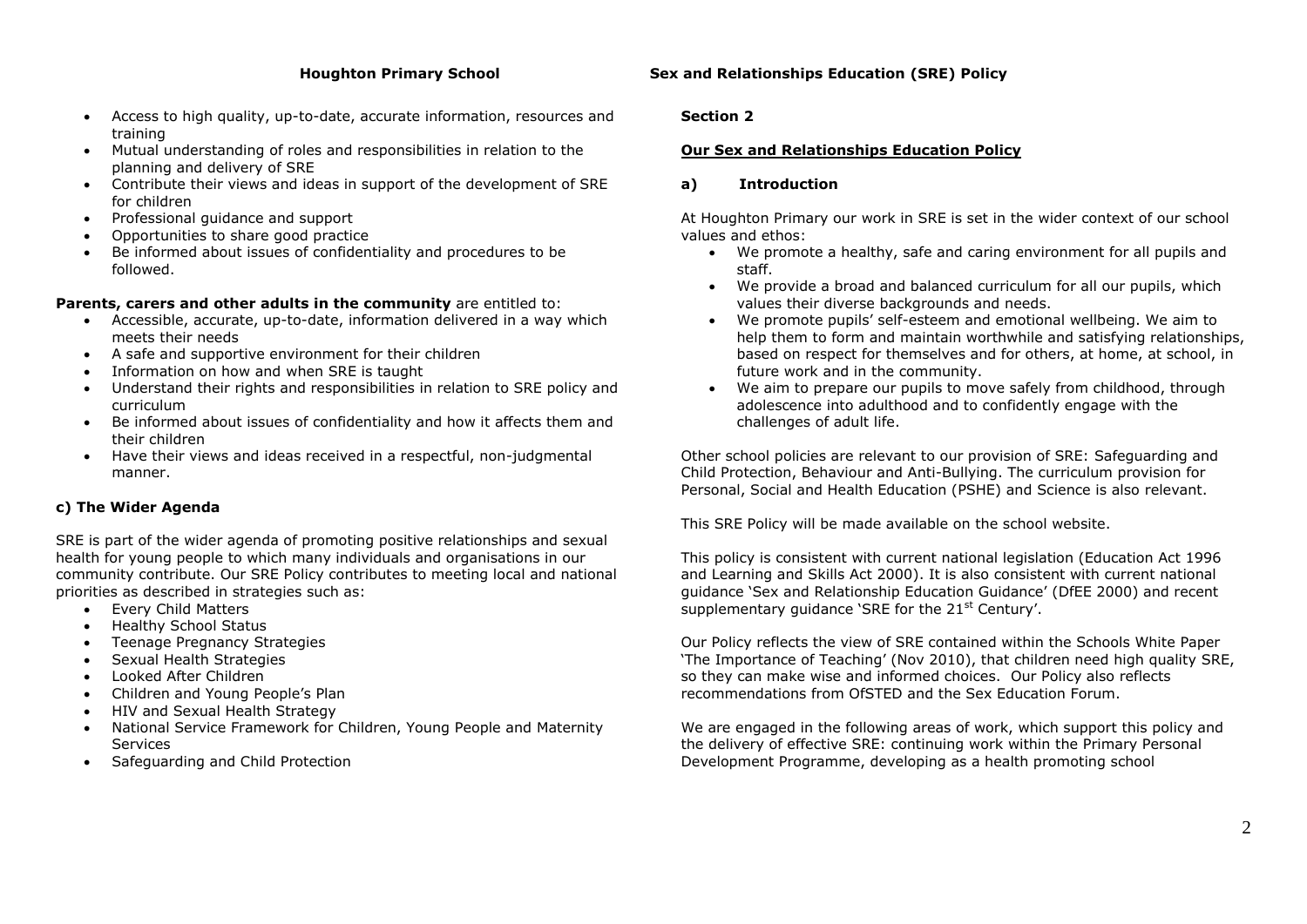Our SRE policy is the responsibility of the governing body and has been developed by a working party representing staff, parents and governors and has been reviewed by all teaching staff. It was discussed and ratified by the school governors on 28<sup>th</sup> March 2017.

#### **b) Our Aims for SRE**

All adults will work towards achieving these aims for SRE in our school. We seek to enable our children to:

- develop interpersonal and communication skills
- develop positive values and a moral framework that will guide their decisions and behaviour
- respect themselves and others, their views, backgrounds, cultures and experiences
- develop loving, caring relationships based on mutual respect and trust
- name the private parts of the body confidently and communicate with trusted adults to keep themselves safe
- understand the process of human reproduction
- be prepared for puberty and the emotional and physical effects of body changes
- have opportunities throughout their schooling to address SRE in an ageappropriate way
- value, care for and respect their bodies
- access additional advice and support.

#### **c) Delivering our SRE curriculum**

Our Curriculum for SRE (see Appendix A) describes the elements which will be taught. The Curriculum is wholly consistent with the National Curriculum (2014), DfE and OfSTED guidance. It also reflects best practice described by the Sex Education Forum. Some elements of our SRE curriculum are part of the compulsory National Curriculum for Science (e.g. the biological aspects of puberty and reproduction) and some parts are based on non-statutory guidance from the PSHE Association.

We consider SRE to be a continuous process of learning, which begins well before the children enter our school and continues into adulthood. We have planned a progressive curriculum appropriate to each age group. All adults working with children have a part to play in supporting the delivery of SRE. The objectives of the SRE Curriculum will be taught in:

#### **Houghton Primary School Sex and Relationships Education (SRE) Policy**

- PSHE through designated lessons, circle time and focused events.
- Other Curriculum areas, especially Science, English, RE and PE.
- Enrichment activities, especially our assembly programme, visits from the Life Education Centre, social skills groups, involvement in school trips and adventurous activities.

Specific Units of Work on SRE are planned into our teaching programme every year in all year groups. (As described in our PSHE Topic plans). Specific content on Puberty will be taught in Year 5 and revisited in Year 6.

We understand that at times children will benefit from varying methods of delivering the SRE curriculum. For example, we will use single-sex groups or small group teaching where this will help us to meet the needs of children more effectively, we will use team teaching where this enables us to best use teacher expertise. We will ensure there are positive educational reasons for each method of delivery.

#### **d) Responsibilities for Curriculum Delivery and Policy Implementation**

We regard it as the shared responsibility of all adults working in the school to respond appropriately to a child's request for information and advice. All staff are encouraged to access support from colleagues where necessary.

The SRE curriculum will primarily be delivered by class teachers. Those delivering SRE will have responsibility for assessing children's needs and selecting appropriate activities and methodologies to meet these needs, supported by the PSHE Leader.

The PSHE Leader is responsible for reviewing and evaluating SRE at our school. The PSHE Leader will report to the Head Teacher in this task.

Staff will be assisted in their planning and delivery of the 'Curriculum for SRE' by the PSHE Leader who will, with support, provide lesson plans and activities for colleagues, collate assessments, liaise with PSHE advisors, plan INSET to meet staff needs and liaise with visitors who support the SRE curriculum.

Governors hold responsibility for the SRE Policy and will be assisted in monitoring its implementation by the PSHE Leader.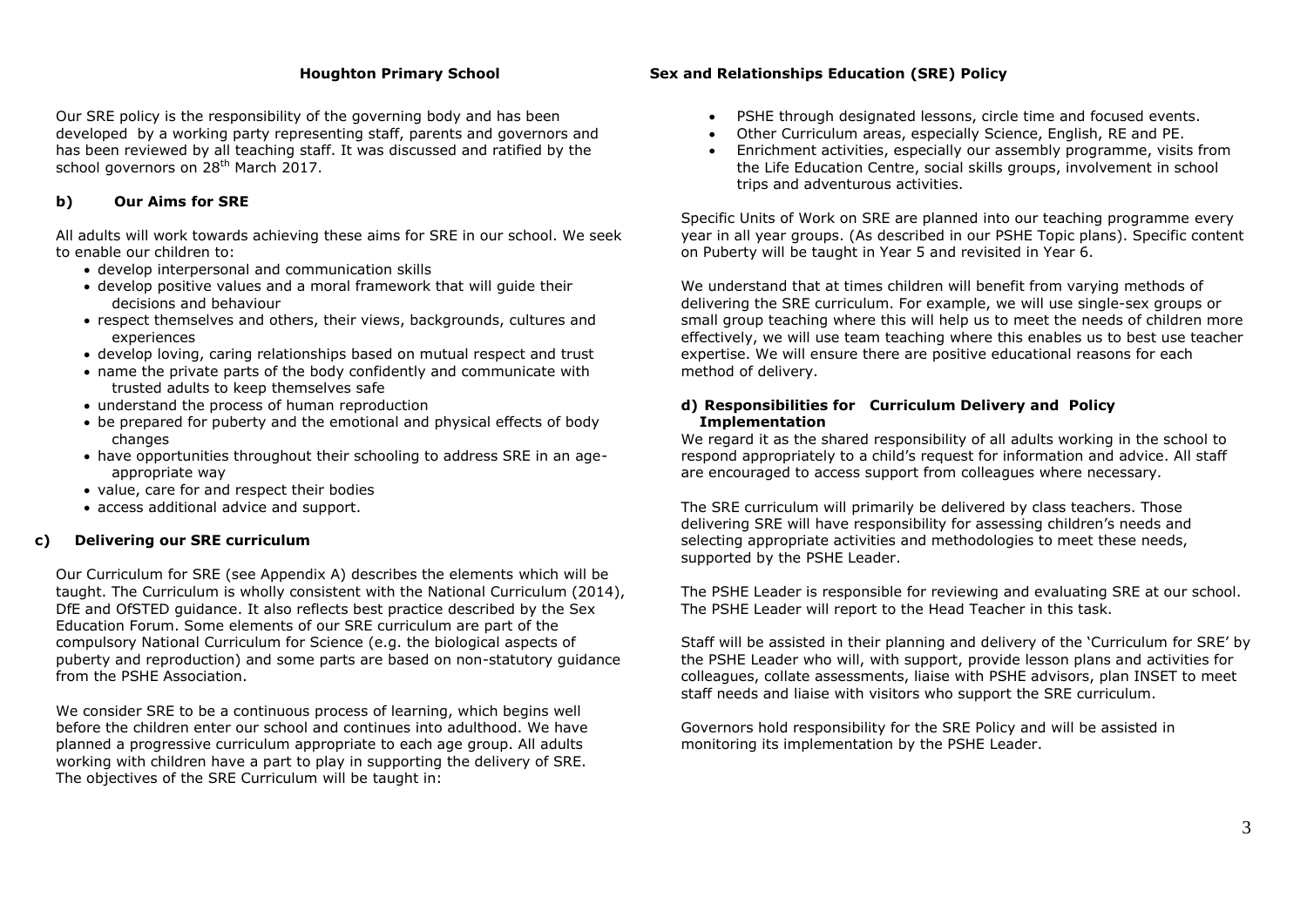### **e) Teaching Methodologies**

**Ground Rules:** SRE is taught in a safe, non-judgmental environment where adults and children are confident that they will be respected. Specific ground rules will be established at the beginning of any SRE work, in addition to those already used in the classroom. They will cover the following areas:

- Appropriate use of language
- The asking and answering of personal questions
- Strategies for checking or accessing information.

**Answering Questions:** We acknowledge that sensitive and potentially difficult issues will arise in SRE as children will naturally share information and ask questions. When spontaneous discussion arises, it will be guided in a way which reflects the stated school aims and curriculum content for SRE. As a first principle we will answer questions relating to the taught planned curriculum for that age group to the whole class. We will answer questions relating to areas beyond the taught planned curriculum for that age group, in a sensitive and age appropriate way only to the child or children who have asked the question. If a member of staff is uncertain about the answer to a question, or indeed whether they wish to answer it they will seek guidance from the PSHE leader. When answering questions, we shall ensure that sharing personal information by adults, pupils or their families is discouraged. Where a question or comment from a pupil in the classroom indicates the possibility of abuse, teachers will pass this information to the designated person for child protection in line with school policy.

**Distancing Techniques:** In order to protect children's privacy, we will employ teaching and learning strategies which enable them to discuss issues without disclosing personal experience. For example, we will use fiction, puppets, case studies, role-play or videos to enable children to share ideas and opinions and to practise their decision-making skills in a safe learning environment.

# **f) Inclusion**

We understand the importance of ensuring that all children in our school receive their entitlement to SRE. We will carefully consider special educational needs or disability, gender, sexual orientation and age, nationality, religion, cultural and linguistic background when planning and delivering SRE.

### **Houghton Primary School Sex and Relationships Education (SRE) Policy**

In relation to nationality, sexual orientation, religion and cultural diversity, we value the different backgrounds of our pupils and, in addressing different views and beliefs, seek to promote tolerance and understanding.

In order to ensure the SRE Curriculum meets the needs of all:

- We will not promote one particular lifestyle over another.
- We will not seek to gain consensus, but will accept and celebrate difference.
- We will encourage respect and discourage abuse and exploitation.
- We will not ask children to represent the views of a particular religious or cultural group to their peers, unless they choose to do so.

In relation to those with special educational needs or disability, we will review our SRE programme to ensure that provision is made for those with additional needs. We will consider:

- their level of vulnerability
- their need to learn and demonstrate appropriate behaviour
- their need to develop self-esteem and positive body image
- the need to involve all staff, including ancillary staff and carers, in policy development, planning and training
- the management of personal care
- clarity about sources of support for pupils.

# **g) Resources**

We will primarily use the Cambridgeshire Primary Personal Development Programme and the resources recommended within it when planning and delivering the SRE Curriculum. We will avoid a 'resource-led' approach to delivering SRE, instead focusing on the needs of the children and our planned learning objectives. We will carefully select resources which meet these objectives. We will carefully evaluate teacher resources, leaflets and videos, before using them. We will select resources which:

- are consistent with our Curriculum for SRE
- relate to the aims and objectives of this Policy
- are suitable to the age, maturity, needs, linguistic proficiency and ability of the children
- appeal to children
- are up-to-date in factual content
- are produced by a reputable organisation
- do not show unfair bias e.g. towards a commercial product
- avoid racial, gender and sexual stereotyping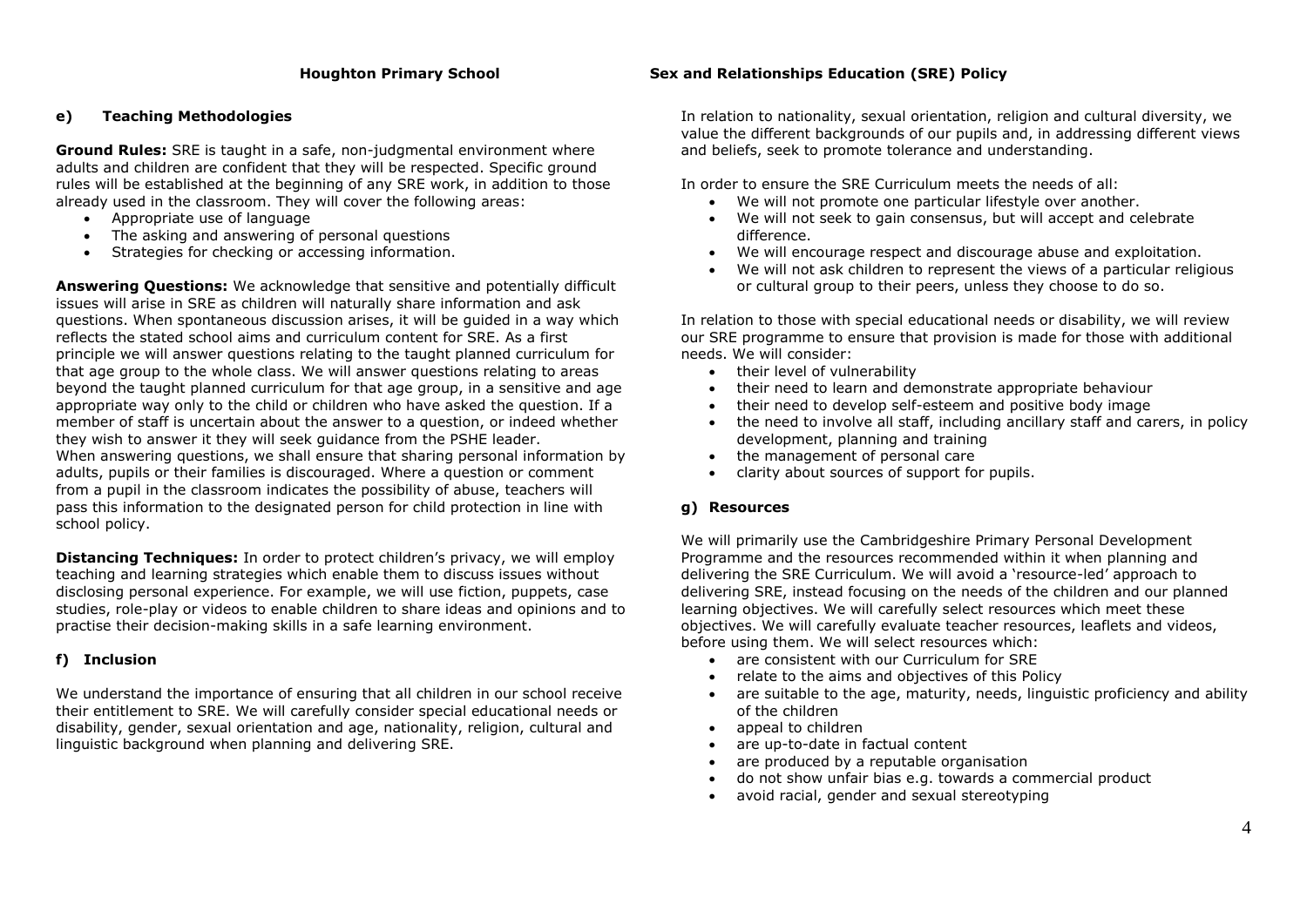- encourage active and participative learning
- conform to the legal requirements for SRE.

# **h) Use of visitors to support SRE**

We believe that SRE is most effectively taught by those who know our pupils well and are aware of their needs. We encourage visitors to our school who may enhance, but never replace, our planned provision. We will work closely with visitors to ensure that the needs of our pupils are met.

We will follow this Code of Practice when working with visitors:

- The care and management of pupils is the responsibility of the school at all times.
- In class teaching situations, visitors will not be asked to work alone with pupils, but will be supported by a member of staff.
- The school will know whether visitors are DBS checked and arrangements will be made to accompany them as appropriate.
- All visitors will be made aware of the content and principles of this Policy, prior to their visit.
- All lessons will be planned in direct liaison with the class teacher, taking account of the age and needs of the group and the context of the work within the SRE programme.
- Visitors will be reminded that, whilst contributing to SRE in a classroom setting, they must adhere to the same confidentiality code as staff members.
- Any resources which a visitor wishes to use or distribute will be discussed and agreed with the PSHE Leader and/or the Class Teacher beforehand.
- The contributions of visitors will be regularly monitored and evaluated.

# **i) Confidentiality**

In our school we have a clear and explicit Confidentiality Policy, which is shared with staff, pupils and parents/carers on the School website. The policy states that:

- Staff are unable to offer absolute confidentiality.
- We will reassure children that staff will act in their best interests and that this may involve sharing information if the child is at risk of harm.
- Children will be told if information is to be shared (unless the child is very young or has significant special needs) and will be offered appropriate support.

Professionals, such as school nurses and youth workers, are bound by their professional codes of conduct when offering advice and guidance to individual pupils. This often involves offering a greater level of confidentiality to children than school staff are able to give. However, in a classroom and other teaching situations when they are contributing to our planned SRE programme, they will follow the school's Confidentiality Policy. Health professionals will ensure that children are aware of the boundaries of confidentiality when beginning work with them.

# **Safeguarding and Child Protection**

We recognise that because effective SRE may alert children to what is appropriate and inappropriate sexual behaviour, there is an increased possibility that a disclosure relating to abuse may be made. All staff are aware of the Safeguarding and Child Protection procedures and will report the disclosure to a designated person for child protection immediately.

# **Sexually Active Pupils**

There are extremely rare occasions when a primary-aged child, who is sexually active or contemplating sexual activity, approaches an adult. If this occurs in our school, it will be viewed as a child protection issue. A designated member of staff will follow Safeguarding and Child Protection Procedures and seek advice from the relevant agency.

# **j) Staff Training**

Teaching SRE can be very rewarding, but we understand that, in order to feel confident, staff need opportunities to develop the knowledge, skills and attitudes. We recognise that all adults have different personal beliefs and attitudes about SRE. We will discuss relevant issues and, where appropriate, arrange training to enable staff members to feel confident in delivering the Curriculum for SRE. We will also encourage the sharing of good practice. Those with special responsibility for the development of SRE will be offered opportunities to consult with advisors.

# **k) Role of Governors**

This Policy describes the governors' views on how SRE will be delivered in addition to requirements of the National Curriculum.

It is the responsibility of the governors to ensure, through consultation, that the SRE Policy reflects the wishes of the parents and the views of our community. It

# **Houghton Primary School Sex and Relationships Education (SRE) Policy**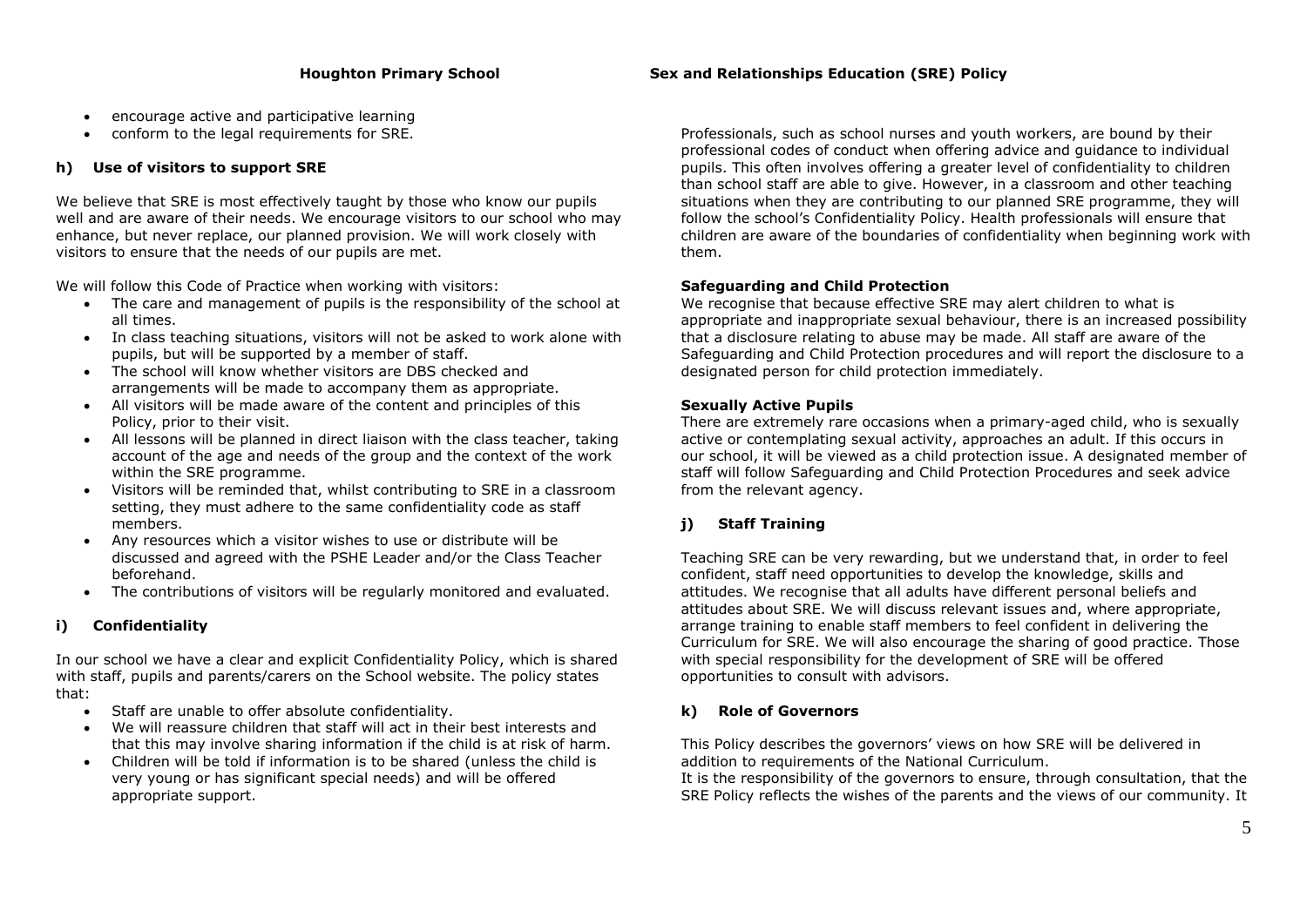is the responsibility of governors to ensure that the Policy is made available to parents.

In order to facilitate this process, the SRE Policy will appear annually on the agenda of a governors' meeting.

# **l) Pupil Participation**

We will involve children in the evaluation and development of their SRE in ways appropriate to their age, for example;

- We will engage the children in assessment activities to establish their development needs, for example 'Draw and Write' activities
- We will encourage children to ask questions as they arise by providing question boxes.
- We will ask children to reflect on their learning and set goals for future learning.
- We will consult children (e.g. through School Council about their perception of the strengths of our SRE programme and the areas to be further developed.

#### **m) Working with Parents/Carers and our School Community**

Parents and carers are the key figures in supporting their children through the emotional and physical aspects of growing up. We recognise that many children would prefer to receive information about SRE from their parents and carers. Therefore we seek to work in partnership with parents and carers when planning and delivering SRE.

We will encourage this partnership by:

- Informing parents and carers about the SRE programme as their child joins the school through the school prospectus and website
- Informing parents and carers by letter or leaflet of forthcoming SRE topics, inviting them to learn more about resources and activities used and discussing their views and concerns about SRE on an informal basis.
- Gathering parents' views on the SRE Policy and taking these into account when it is being reviewed

Parents and carers have the right to withdraw their children from all or part of those elements of SRE which are not included in the statutory national curriculum Programmes of Study for Science.

# **Houghton Primary School Sex and Relationships Education (SRE) Policy**

Parents/carers are able to withdraw their children from those elements which fall within the non- statutory guidance for PSHE. The school will make alternative arrangements for children whose parents or carers withdraw them. Any parent or carer who wishes to withdraw their child should, in the first instance, contact the Class Teacher to discuss the matter. Appendix A will be used to guide the discussion to explain clearly which areas of SRE are statutory and which are non-statutory. Parents or carers will be asked to reconfirm their decision to withdraw each time SRE is planned for their child's class/year group.

# **n) Monitoring, Evaluating and Reviewing our SRE Policy**

Monitoring and evaluation of the Policy is the responsibility of the governing body. Information will be gathered from the Head Teacher, Deputy Head, the PSHE Co-ordinator, class teachers, year 6 school council and parents to assist the governing body in making judgements about effectiveness.

We are committed to working towards the delivery of the Entitlements (1b) and the provision of the 'Curriculum for SRE' (4a).

- We will reflect on our contribution to the provision of the Entitlements for SRE and seek to develop this.
- We will continue to work in partnership with parents/carers and members of our community to ensure the delivery of high quality SRE for our children.

#### **This policy will be reviewed by the Teaching, Achievement, Behaviour and Safety Committee on behalf of the Governing body.**

**The Policy will be formally reviewed every three years. The next review will take place in Spring term 2020.**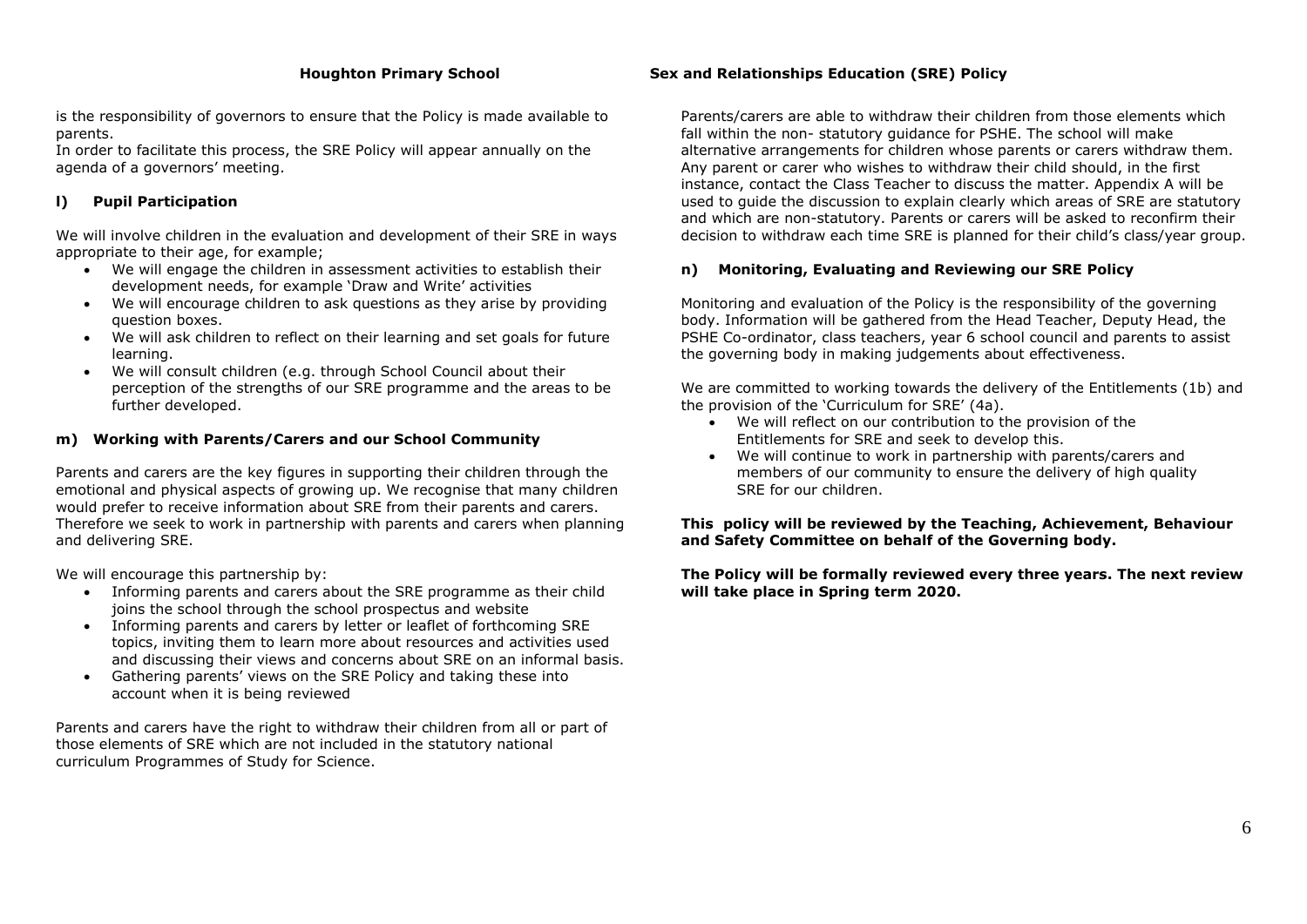#### **Section 3**

#### **Sensitive Issues**

# **a) Puberty**

We will teach about puberty in Years 5 and 6, in accordance with our Curriculum for SRE. Younger children may be aware of puberty and we will answer their questions appropriately on an individual basis. We recognise the importance of ensuring that both boys and girls have a good understanding of puberty before they reach it. If a younger child appears to have an advanced physical development, we will consider whether they should be given additional support.

This will always be done in consultation with parents. We may use single sex groups to address particular needs, such as girls' practical need for information about managing periods.

We will ensure that sensitive arrangements are made for girls who have started menstruating. This includes the provision of sanitary disposal units and the discreet provision of 'emergency' sanitary protection. Staff will respond to such requests discreetly.

# **b) Contraception**

We recognise that many primary-aged children are aware of some forms of contraception and have begun to understand that adults do not only engage in sexual activity when they wish to reproduce. Children may ask direct questions about contraception, or may reveal knowledge (accurate or inaccurate) about contraception in discussion with adults or their peers. We will refer to guidelines for responding to these questions in ['6B Answering Children's SRE Questions in](http://www.cambridgeshirepshe.org.uk/SRE/6BAnsweringSREQuestionsPrimary.pdf)  the [Primary School'.](http://www.cambridgeshirepshe.org.uk/SRE/6BAnsweringSREQuestionsPrimary.pdf) We will answer children's questions in general terms and will ensure that our answers reflect the responsible choices adults make in deciding when to have children. This will enable pupils to further understand the responsibilities of adult life.

We will address this issue directly in very broad terms as part of the taught SRE Curriculum at Year 6. The learning will be set in the context of responsible parenting decisions. It will not include details regarding access to or application of contraception.

### **Houghton Primary School Sex and Relationships Education (SRE) Policy**

There are extremely rare occasions when an adult in a primary school may believe that a child's question about contraception derives from a child's own sexual activity or contemplation of sexual activity. In this case, the adult will consult immediately with one of our designated teachers for child protection. They will make sensitive arrangements, ensuring there has been discussion with the child and explanation of the Confidentiality Policy, to involve the child's parents and, if necessary, other professionals. Sexual activity under 13 is always a matter of Safeguarding and Child Protection.

# **c) Abortion**

We recognise that some children might be aware of abortion and that they might be developing attitudes towards it. They may also ask questions about it. Adults in schools will acknowledge these questions and respond generally to factual enquiries on an individual basis, rather than in a whole class discussion. The guidance in 6B Answering Children's SRE Questions in the Primary School' will be used.

# **d) Miscarriage and still-birth**

We recognise that some children might be aware of, and have personal experience within their own families of, miscarriage and still-birth. These children might be developing feelings towards this issue and have questions which they wish to ask. Adults in schools will acknowledge these questions and respond sensitively to enquiries on an individual basis, rather than in a whole class discussion. The guidance in 6B Answering Children's SRE Questions in the Primary School' will be used. When appropriate we will contact the child's parents/carers to inform them of any issues arising from this.

# **e) Fostering and Adoption**

We recognise that some of our pupils might themselves be adopted or fostered and that they, and others in the class, may have strong feelings relating to this and wish to ask questions about it. Adults in schools will sensitively acknowledge these questions and respond to enquiries on an individual basis when appropriate. The guidance in 6B Answering Children's SRE Questions in the Primary School' will be used. When appropriate we will contact the child's parents/ carers to inform them of any issues arising from these discussions. Fostering and adoption will also be discussed with the whole class as part of our families and relationships work.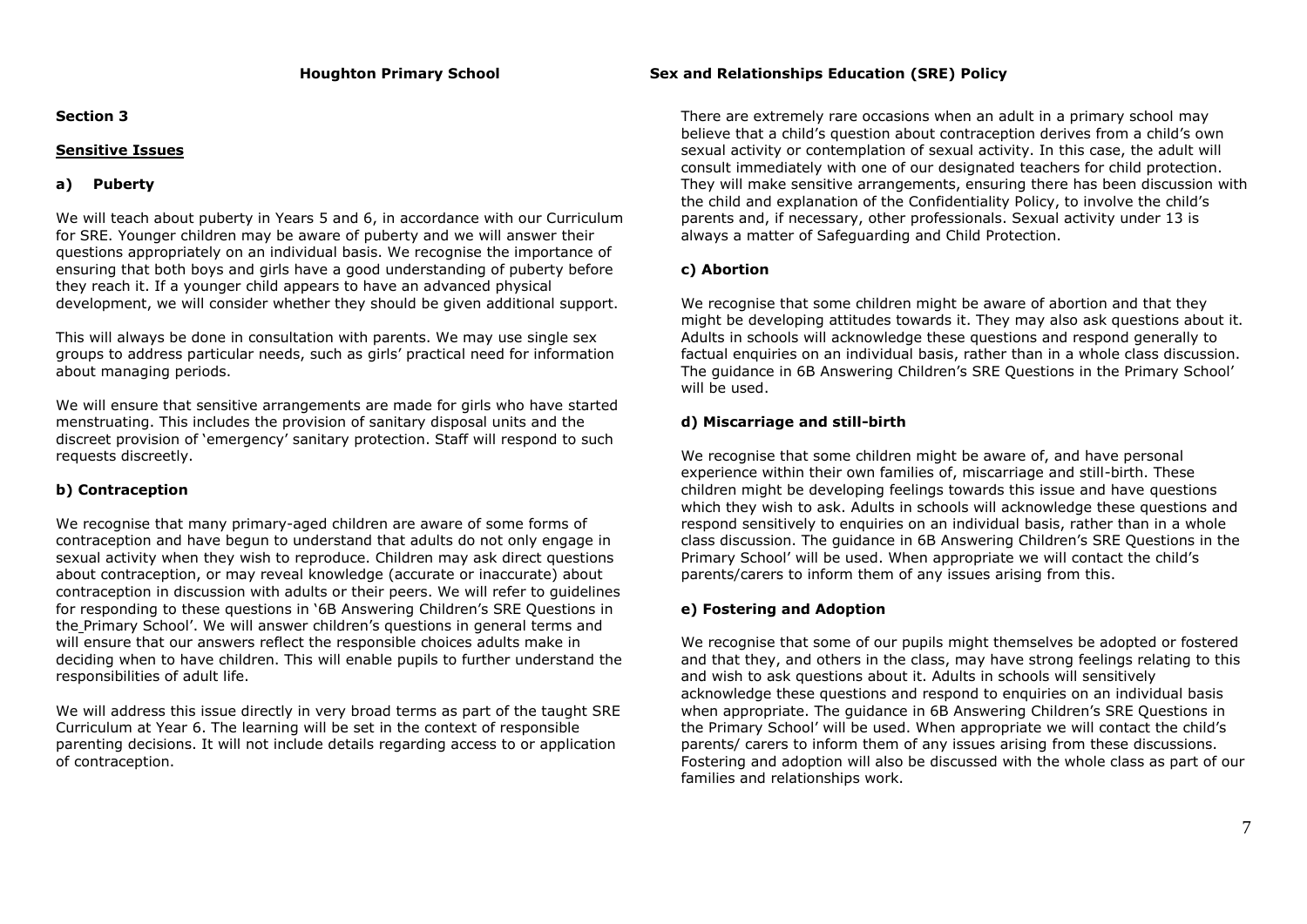#### **f) IVF**

We recognise that not all pupils were conceived in the same manner and wish every child to feel valued within our school. Children will have questions relating to different methods of conception which will be dealt with sensitively. The guidance in 6B Answering Children's SRE Questions in the Primary School' will be used. When appropriate we will contact the child's parent/ carers to inform them of any particular issues arising from these discussions.

#### **g) Sexually Transmitted Infections (STIs) and HIV/AIDS**

We will not teach directly about STI's, however elements of our SRE and Science Curricula will prepare the ground for this explicit teaching later e.g. by discussing some issues around HIV/AIDS. We will discuss the different ways any disease might be spread and steps a child might take to reduce this. Some children will be aware of STI's or HIV/AIDS and may ask questions about them in relation to SRE or perhaps drug education. Adults in school will acknowledge these questions and respond generally to factual enquiries on an individual basis, rather than in a whole class discussion. The guidance in 6B 'Answering Children's SRE Questions in the Primary School' will be used.

#### **h) Sexual Identity and Sexual Orientation**

All children must feel that SRE is relevant to them and sensitive to their needs and experiences. We will handle discussions on sexual identity and orientation in a sensitive manner. We acknowledge that many children will be aware of both heterosexual and homosexual relationships and may ask questions about these. We will answer these questions factually, using ['6B Answering Children's SRE](http://www.cambridgeshirepshe.org.uk/SRE/6BAnsweringSREQuestionsPrimary.pdf)  [Questions in the](http://www.cambridgeshirepshe.org.uk/SRE/6BAnsweringSREQuestionsPrimary.pdf) Primary School' seeking to challenge prejudice.

We will discuss different family arrangements, including same sex partners, when considering relationships. If we encounter examples of disrespectful behaviour, attitudes or language relating to sexuality or gender stereotyping we will challenge these. Incidents of such bullying will be dealt with according to our Anti-Bullying Policy.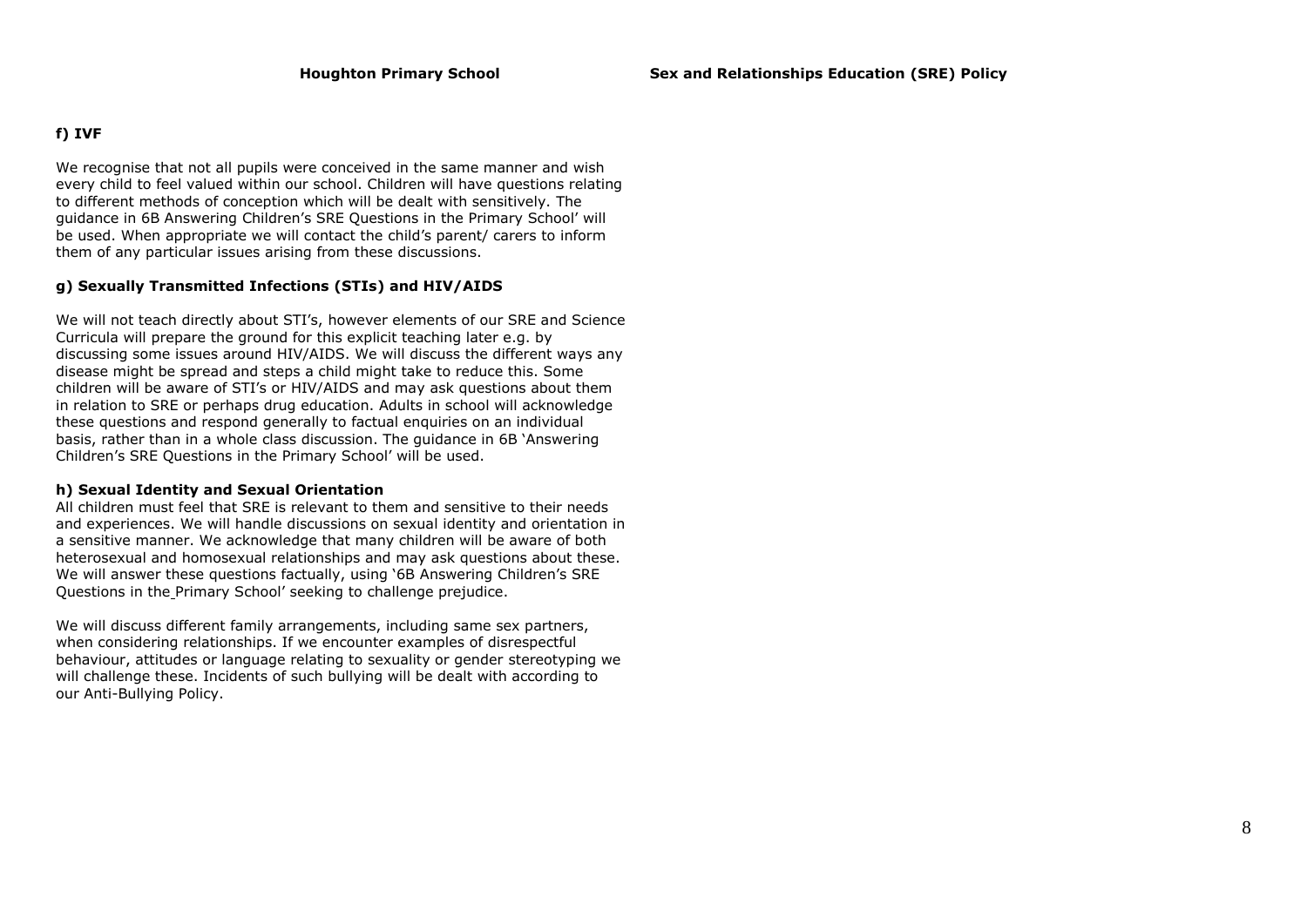# **Section 4: Appendix A The Curriculum for Sex and Relationships Education Foundation Stage (Age 4 - 5)**

|                            | Health and self-care: children know the importance for good health of physical exercise, and a healthy diet, and talk about ways to<br>keep healthy and safe. They manage their own basic hygiene and personal needs successfully, including dressing and going to the<br>toilet independently.                                                                                                                                                                                                                                                                                                                                                                                        |
|----------------------------|----------------------------------------------------------------------------------------------------------------------------------------------------------------------------------------------------------------------------------------------------------------------------------------------------------------------------------------------------------------------------------------------------------------------------------------------------------------------------------------------------------------------------------------------------------------------------------------------------------------------------------------------------------------------------------------|
| Early<br>Learning<br>Goals | Managing feelings and behaviour: children talk about how they and others show feelings, talk about their own and others'<br>behaviour, and its consequences, and know that some behaviour is unacceptable. They work as part of a group or class, and<br>understand and follow the rules. They adjust their behaviour to different situations, and take changes of routine in their stride.<br>Making relationships: children play co-operatively, taking turns with others. They take account of one another's ideas about how to<br>organise their activity. They show sensitivity to others' needs and feelings, and form positive relationships with adults and other<br>children. |
| (2012)                     | People and communities: children talk about past and present events in their own lives and in the lives of family members. They<br>know that other children don't always enjoy the same things, and are sensitive to this. They know about similarities and differences<br>between themselves and others, and among families, communities and traditions.                                                                                                                                                                                                                                                                                                                              |
|                            | The world: children know about similarities and differences in relation to places, objects, materials and living things. They talk about<br>the features of their own immediate environment and how environments might vary from one another. They make observations of<br>animals and plants and explain why some things occur, and talk about changes.                                                                                                                                                                                                                                                                                                                               |

The following section gives the questions our children will engage with as part of our planned SRE provision. These areas will be covered using the Cambridgeshire Primary Personal Development Programme (CPPDP) Unit My Body and Growing Up BG F.

| What does my body look like?<br>How has my body changed as it<br>has grown?  | What differences and similarities are there<br>between our bodies?<br>How can I look after my body and keep it | What can my body do?<br>How am I learning to take care of myself and<br>what do I still need help with? |
|------------------------------------------------------------------------------|----------------------------------------------------------------------------------------------------------------|---------------------------------------------------------------------------------------------------------|
| Who are the members of my<br>family and trusted people who<br>look after me? | clean?                                                                                                         | How do I feel about growing up?                                                                         |

The following section gives the Learning Objectives included in the Cambridgeshire Primary Personal Development Programme Unit My Body and Growing Up BG F.

| To describe their own appearance<br>and name external body parts<br>including using agreed names for<br>the sexual parts.<br>To understand ways in which their<br>body has changed since they<br>were a baby. | • To recognise similarities and differences<br>between the bodies of girls and boys.<br>• To understand ways of looking after their body<br>and keeping it clean. | ٠<br>٠<br>٠ | To understand and value what their bodies can<br>do.<br>To understand ways in which they can take<br>responsibility for looking after themselves and<br>recognise situations where they still need to be<br>supported by others.<br>To recognise how growing up makes them feel. |
|---------------------------------------------------------------------------------------------------------------------------------------------------------------------------------------------------------------|-------------------------------------------------------------------------------------------------------------------------------------------------------------------|-------------|----------------------------------------------------------------------------------------------------------------------------------------------------------------------------------------------------------------------------------------------------------------------------------|
| To understand how members of<br>their family and other trusted<br>people care for and look after<br>them.                                                                                                     |                                                                                                                                                                   |             |                                                                                                                                                                                                                                                                                  |

Below are questions children will engage with as part of our wider Wellbeing programme and in other taught areas of PSHE

| $\bullet$ | Who is my family and how do we   | How can I be a good friend?                     | What things are especially important to my family |
|-----------|----------------------------------|-------------------------------------------------|---------------------------------------------------|
|           | care for each other?             | Can I recognise and show my emotions?           | and me?                                           |
| $\bullet$ | Who are the different people who | Can I recognise emotions in other people and    | What do I think I have to keep safe from?         |
|           | make up a family?                | say how they are feeling?                       |                                                   |
| $\bullet$ | How do I know if something is    | Can I say 'No' if I feel unsure about something |                                                   |
|           | safe or unsafe?                  | and it does not feel safe or good?              |                                                   |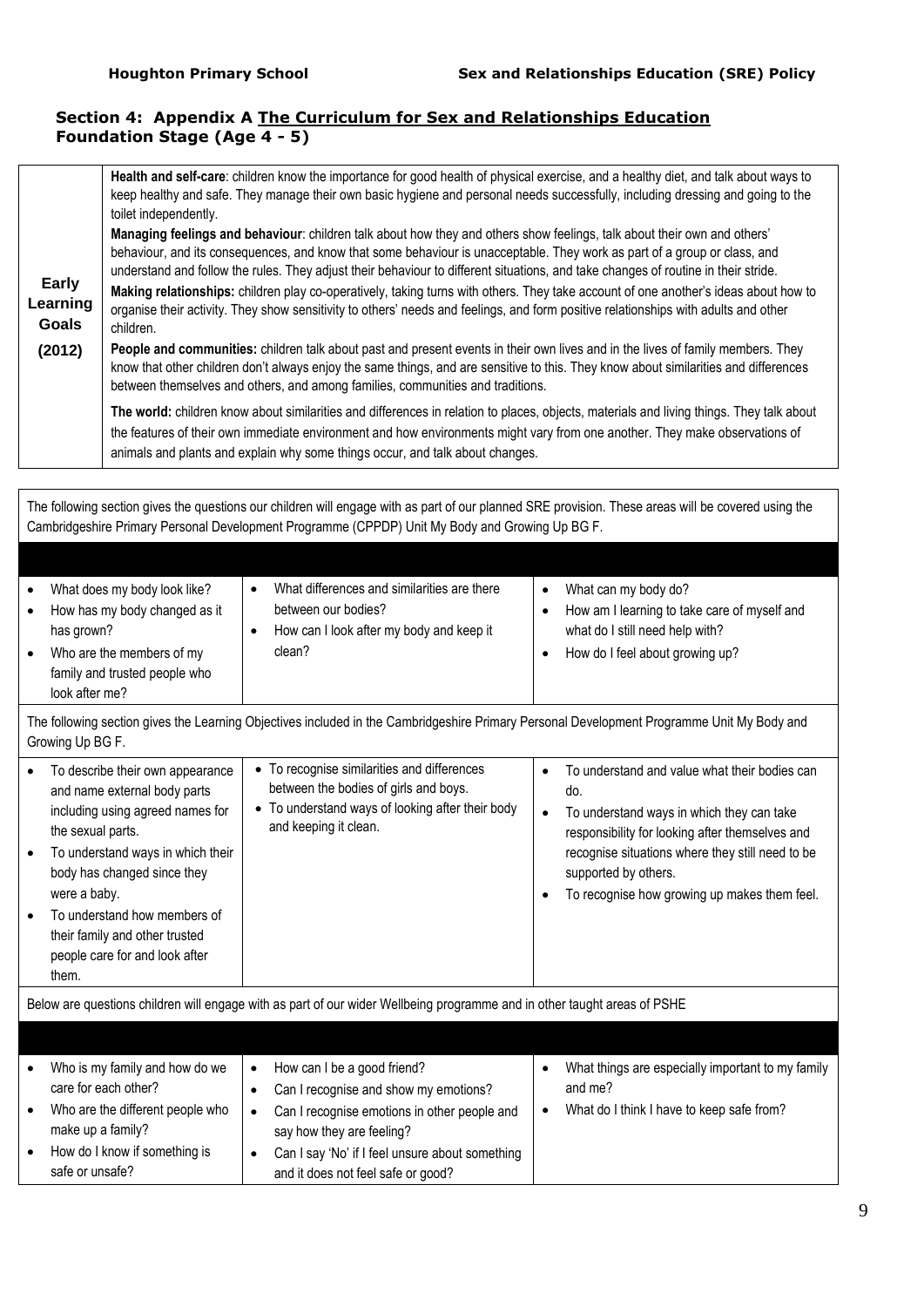# **Key Stage 1 (Year 1/2)**

| <b>Statutory</b><br><b>Science</b><br><b>Curriculum</b><br>Non-statutory<br><b>PSHE</b><br><b>Curriculum</b><br>most relevant<br>to SRE (PSHE<br><b>Assoc 2013)</b> | • Y1 identify, name, draw and label the basic parts of the human body and say which part of the body is associated with each<br>sense.<br>Y2 notice that animals, including humans, have offspring which grow into adults<br>$\bullet$<br>Y2 find out about and describe the basic needs of animals, including humans, for survival (water, food and air)<br>Y2 describe the importance for humans of exercise, eating the right amounts of different types of food, and hygiene.<br>$\bullet$<br>about the process of growing from young to old and how people's<br>• about good and not so good feelings, a vocabulary to<br>$\bullet$<br>describe their feelings to others and simple strategies<br>needs change<br>for managing feelings<br>about growing and changing and new opportunities and<br>responsibilities that increasing independence may bring<br>the importance of and how to maintain personal<br>the names for the main parts of the body (including external<br>hygiene<br>$\bullet$<br>genitalia) the similarities and differences between boys and girls<br>• how some diseases are spread and can be<br>controlled and the responsibilities they have for their<br>own health and that of others |                                                                                                                                                                                                                                                 |                                                                                                                                                                                                                        |  |  |
|---------------------------------------------------------------------------------------------------------------------------------------------------------------------|--------------------------------------------------------------------------------------------------------------------------------------------------------------------------------------------------------------------------------------------------------------------------------------------------------------------------------------------------------------------------------------------------------------------------------------------------------------------------------------------------------------------------------------------------------------------------------------------------------------------------------------------------------------------------------------------------------------------------------------------------------------------------------------------------------------------------------------------------------------------------------------------------------------------------------------------------------------------------------------------------------------------------------------------------------------------------------------------------------------------------------------------------------------------------------------------------------------------------|-------------------------------------------------------------------------------------------------------------------------------------------------------------------------------------------------------------------------------------------------|------------------------------------------------------------------------------------------------------------------------------------------------------------------------------------------------------------------------|--|--|
|                                                                                                                                                                     | The following section gives the questions our children will engage with as part of our planned SRE provision. These are taken from the Cambridgeshire<br>Primary Personal Development Programme (CPPDP) Framework for Year 1/2. These areas will be covered using the CPPDP Units Sex and<br>Relationships SR1 and SR2. Those in bold text are directly linked to the statutory elements of the National Curriculum for Science.                                                                                                                                                                                                                                                                                                                                                                                                                                                                                                                                                                                                                                                                                                                                                                                         |                                                                                                                                                                                                                                                 |                                                                                                                                                                                                                        |  |  |
| $\bullet$<br>of the body?<br>$\bullet$<br>$\bullet$<br>diseases spreading?<br>$\bullet$                                                                             | What are the names of the main parts<br>How can I keep my body clean?<br>How can I stop common illnesses and<br>How do babies change and grow?<br>What do babies and children need?                                                                                                                                                                                                                                                                                                                                                                                                                                                                                                                                                                                                                                                                                                                                                                                                                                                                                                                                                                                                                                      | What can my body do?<br>$\bullet$<br>How have I changed since I was a<br>$\bullet$<br>baby?<br>What are my responsibilities now I'm<br>$\bullet$<br>older?                                                                                      | Do I understand how amazing my body is?<br>$\bullet$<br>When am I in charge of my actions and my body?<br>$\bullet$                                                                                                    |  |  |
|                                                                                                                                                                     |                                                                                                                                                                                                                                                                                                                                                                                                                                                                                                                                                                                                                                                                                                                                                                                                                                                                                                                                                                                                                                                                                                                                                                                                                          |                                                                                                                                                                                                                                                 | This section shows the Learning Objectives which will be covered using Cambridgeshire Primary Personal Development Programme Units SR1 and SR2                                                                         |  |  |
| $\bullet$<br>names for sexual parts.<br>$\bullet$<br>$\bullet$<br>the spread of disease.<br>$\bullet$<br>adults.<br>young children.                                 | To recognise the main external parts of<br>the bodies of humans, including agreed<br>To know how to keep themselves clean.<br>To understand the importance of basic<br>hygiene practices, e.g. washing hands,<br>using a tissue, and how these prevent<br>To know that humans produce babies<br>that grow into children and then into<br>To understand the needs of babies and                                                                                                                                                                                                                                                                                                                                                                                                                                                                                                                                                                                                                                                                                                                                                                                                                                           | To describe what their bodies can do.<br>$\bullet$<br>To consider the ways they have<br>$\bullet$<br>changed physically since they were<br>born.<br>To consider their responsibilities now<br>and compare these with when they were<br>younger. | • To understand that they have responsibility for<br>their body's actions and that their body belongs to<br>them.<br>• To appreciate how amazing their body is.                                                        |  |  |
| Below are questions children will engage with as part of our wider Wellbeing programme and in other taught areas of PSHE                                            |                                                                                                                                                                                                                                                                                                                                                                                                                                                                                                                                                                                                                                                                                                                                                                                                                                                                                                                                                                                                                                                                                                                                                                                                                          |                                                                                                                                                                                                                                                 |                                                                                                                                                                                                                        |  |  |
|                                                                                                                                                                     |                                                                                                                                                                                                                                                                                                                                                                                                                                                                                                                                                                                                                                                                                                                                                                                                                                                                                                                                                                                                                                                                                                                                                                                                                          |                                                                                                                                                                                                                                                 |                                                                                                                                                                                                                        |  |  |
| $\bullet$<br>keep myself safer?<br>$\bullet$<br>$\bullet$<br>$\bullet$                                                                                              | What are risky situations and how can I<br>What healthy choices can I make?<br>What are some of the similarities and<br>differences between me and others?<br>Who looks after me and what are their                                                                                                                                                                                                                                                                                                                                                                                                                                                                                                                                                                                                                                                                                                                                                                                                                                                                                                                                                                                                                      | Can I name some different feelings?<br>$\bullet$<br>How can I stand up for myself?<br>$\bullet$<br>How can I negotiate to sort out<br>$\bullet$<br>disagreements?<br>Can I describe what a friend is and<br>does?                               | How do my feelings and my actions affect others?<br>$\bullet$<br>Who is in my family and how do we care for each<br>$\bullet$<br>other?<br>Can I recognise and describe 'yes' and 'no' and 'I'm<br>not sure' feelings? |  |  |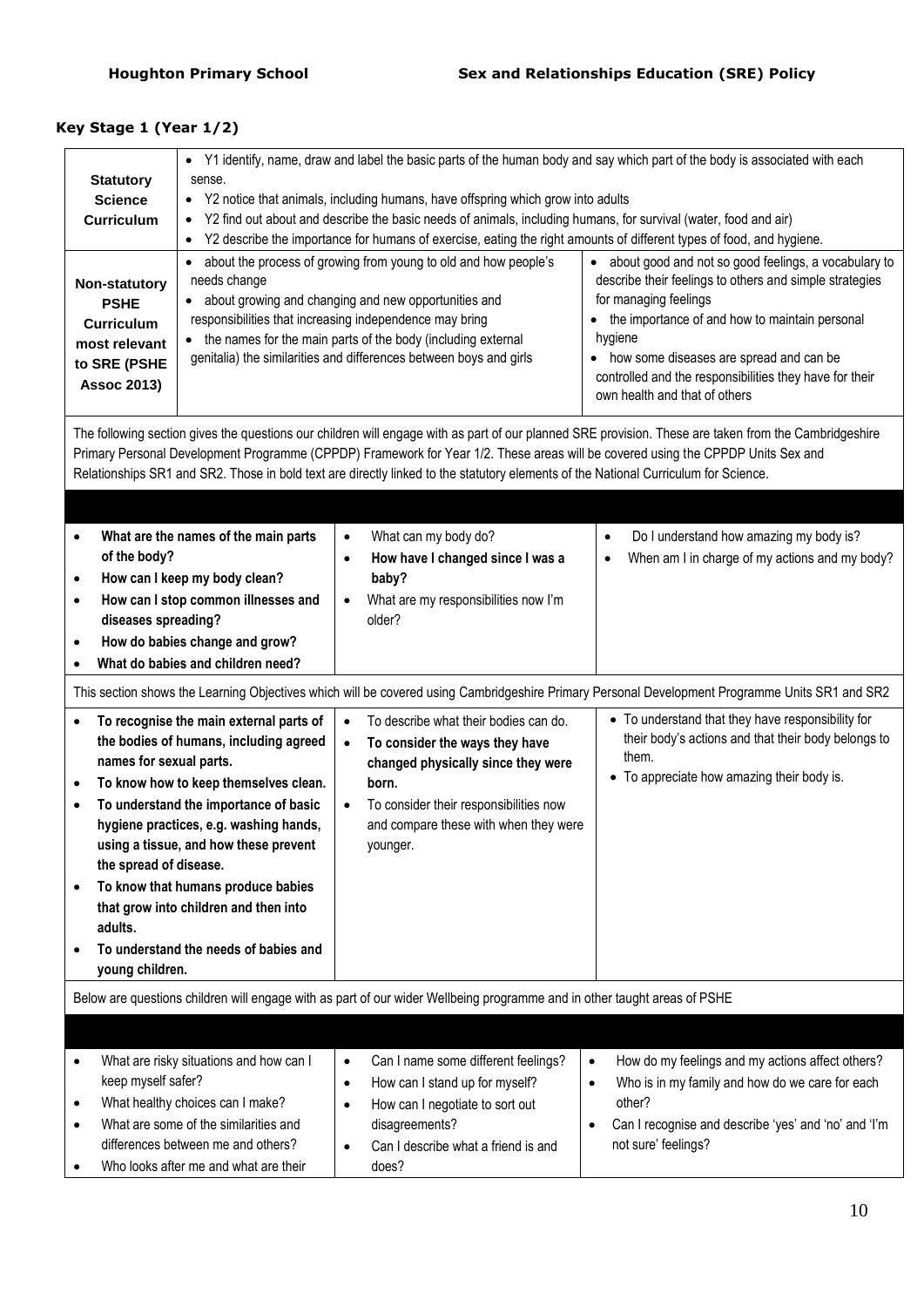| responsibilities?                 | How do I cope when friendships |
|-----------------------------------|--------------------------------|
| Do I understand what good and bad | change?                        |
| secrets might be?                 |                                |

# **Key Stage 2 (Year 3/4)**

| <b>Statutory</b><br><b>Science</b><br><b>Curriculum</b><br>Non-                                                                                                                                                                                                                                                                                                                                                                                                                                                              | • Y1 identify, name, draw and label the basic parts of the human body and say which part of the body is associated with each<br>sense.<br>• Y2 notice that animals, including humans, have offspring which grow into adults<br>Y2 find out about and describe the basic needs of animals, including humans, for survival (water, food and air)<br>$\bullet$<br>Y2 describe the importance for humans of exercise, eating the right amounts of different types of food, and hygiene.<br>٠<br>to deepen their understanding of good and not so good feelings, to<br>• that pressure to behave in an unacceptable,<br>$\bullet$ |                                                                                                                                                                                                                                                                                                                |                                                                                                                                                                                                                                                                                                                                                                             |  |  |
|------------------------------------------------------------------------------------------------------------------------------------------------------------------------------------------------------------------------------------------------------------------------------------------------------------------------------------------------------------------------------------------------------------------------------------------------------------------------------------------------------------------------------|------------------------------------------------------------------------------------------------------------------------------------------------------------------------------------------------------------------------------------------------------------------------------------------------------------------------------------------------------------------------------------------------------------------------------------------------------------------------------------------------------------------------------------------------------------------------------------------------------------------------------|----------------------------------------------------------------------------------------------------------------------------------------------------------------------------------------------------------------------------------------------------------------------------------------------------------------|-----------------------------------------------------------------------------------------------------------------------------------------------------------------------------------------------------------------------------------------------------------------------------------------------------------------------------------------------------------------------------|--|--|
| extend their vocabulary to enable them to explain both the range and<br>statutory<br>intensity of their feelings to others<br><b>PSHE</b><br>• to recognise their increasing independence brings increased<br><b>Curriculum</b><br>responsibility to keep themselves and others safe<br>most<br>• that bacteria and viruses can affect health and that following simple<br>relevant to<br>routines can reduce their spread<br><b>SRE (PSHE</b><br><b>Assoc 2013)</b>                                                         |                                                                                                                                                                                                                                                                                                                                                                                                                                                                                                                                                                                                                              |                                                                                                                                                                                                                                                                                                                | unhealthy or risky way can come from a variety of<br>sources, including people they know and the media<br>how their body will change as they approach and<br>move through puberty<br>to recognise how images in the media do not always<br>reflect reality and can affect how people feel about<br>themselves<br>about human reproduction                                   |  |  |
|                                                                                                                                                                                                                                                                                                                                                                                                                                                                                                                              |                                                                                                                                                                                                                                                                                                                                                                                                                                                                                                                                                                                                                              | Primary Personal Development Programme (CPPDP) Framework for Year 3/4. These areas will be covered using the CPPDP Units Sex and<br>Relationships SR3 and SR4. Those in bold text are directly linked to the statutory elements of the National Curriculum for Science.                                        | The following section gives the questions our children will engage with as part of our planned SRE provision. These are taken from the Cambridgeshire                                                                                                                                                                                                                       |  |  |
| How are males and females different<br>Why is it important to keep clean?<br>$\bullet$<br>$\bullet$<br>and what are the different parts<br>What am I responsible for now and how<br>$\bullet$<br>called?<br>will this change?<br>What does it mean to be 'grown up'?<br>$\bullet$<br>What are the main stages of the<br>What can I do for myself to stay clean<br>human life cycle?<br>and how will this change in the future?<br>How do different illnesses and diseases<br>spread and what can I do to prevent this?       |                                                                                                                                                                                                                                                                                                                                                                                                                                                                                                                                                                                                                              |                                                                                                                                                                                                                                                                                                                | What can my body do and how is it special?<br>How do parents and carers care for babies?                                                                                                                                                                                                                                                                                    |  |  |
| To understand the physical differences<br>between males and females.<br>To recognise the main external parts of<br>$\bullet$<br>the bodies of humans, including<br>scientific names for sexual parts.<br>To understand the main stages of the<br>$\bullet$<br>human lifecycle: birth, baby, child,<br>adolescent, adult, middle age, old age,<br>death.<br>To understand a range of ways illness<br>$\bullet$<br>and disease, e.g. colds, chickenpox,<br>head lice, might be spread and how they<br>are able to reduce this. |                                                                                                                                                                                                                                                                                                                                                                                                                                                                                                                                                                                                                              | • To understand the benefits of carrying<br>regular personal hygiene routines.<br>• To consider their responsibilities and how<br>these have changed and how they will<br>change in the future.<br>• To consider who is responsible for their<br>personal hygiene now, and how this will<br>change the future. | This section shows the Learning Objectives which will be covered using Cambridgeshire Primary Personal Development Programme Units SR3 and SR4<br>To value their own body and recognise its<br>$\bullet$<br>uniqueness.<br>• To consider the responsibilities that parents and<br>carers have for babies and children.<br>• To investigate perceptions of being 'grown up'. |  |  |
| Below are questions children will engage with as part of our wider Wellbeing programme and in other taught areas of PSHE                                                                                                                                                                                                                                                                                                                                                                                                     |                                                                                                                                                                                                                                                                                                                                                                                                                                                                                                                                                                                                                              |                                                                                                                                                                                                                                                                                                                |                                                                                                                                                                                                                                                                                                                                                                             |  |  |
|                                                                                                                                                                                                                                                                                                                                                                                                                                                                                                                              | • What risks are there to my safety, my<br>friendships and my feelings?<br>• What are some of the different lifestyles                                                                                                                                                                                                                                                                                                                                                                                                                                                                                                       | How can I communicate my<br>$\bullet$<br>emotions?<br>How can I cope with difficult<br>$\bullet$                                                                                                                                                                                                               | How can I have a healthy lifestyle?<br>$\bullet$<br>How am I changing as I grow up?<br>٠                                                                                                                                                                                                                                                                                    |  |  |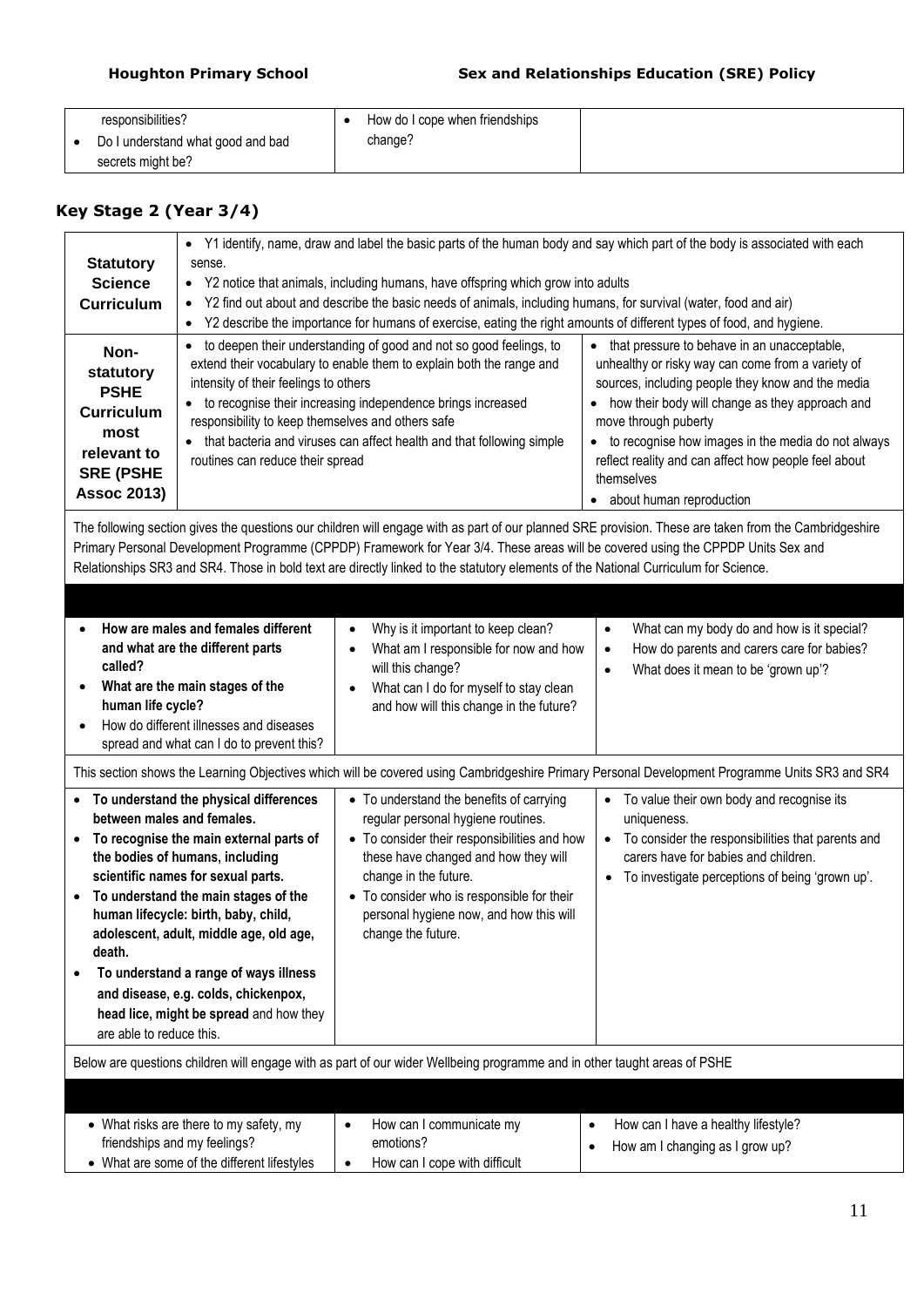| and beliefs people have?<br>• When might I need to break a promise or<br>tell a secret?<br>• What changes have I already<br>experienced and might I experience in the<br>future? |
|----------------------------------------------------------------------------------------------------------------------------------------------------------------------------------|
|----------------------------------------------------------------------------------------------------------------------------------------------------------------------------------|

# **Key Stage 2 (Year 5/6)**

| <b>Statutory</b><br><b>Science</b><br><b>Curriculum</b>                                                                | • Y1 identify, name, draw and label the basic parts of the<br>human body and say which part of the body is associated<br>with each sense.<br>• Y2 notice that animals, including humans, have offspring<br>which grow into adults<br>• Y2 find out about and describe the basic needs of<br>animals, including humans, for survival (water, food and air)                                                                                 | • Y2 describe the importance for humans of exercise, eating the<br>right amounts of different types of food, and hygiene.<br>• Y5 describe the life process of reproduction in some plants and<br>animals.<br>• Y5 describe the changes as humans develop to old age.                                                                                                                       |
|------------------------------------------------------------------------------------------------------------------------|-------------------------------------------------------------------------------------------------------------------------------------------------------------------------------------------------------------------------------------------------------------------------------------------------------------------------------------------------------------------------------------------------------------------------------------------|---------------------------------------------------------------------------------------------------------------------------------------------------------------------------------------------------------------------------------------------------------------------------------------------------------------------------------------------------------------------------------------------|
| Non-<br>statutory<br><b>PSHE</b><br><b>Curriculum</b><br>most<br>relevant to<br><b>SRE (PSHE</b><br><b>Assoc 2013)</b> | to deepen their understanding of good and not so good<br>٠<br>feelings, to extend their vocabulary to enable them to<br>explain both the range and intensity of their feelings to<br>others<br>to recognise their increasing independence brings<br>increased responsibility to keep themselves and others safe<br>that bacteria and viruses can affect health and that<br>$\bullet$<br>following simple routines can reduce their spread | • that pressure to behave in an unacceptable, unhealthy or risky<br>way can come from a variety of sources, including people they<br>know and the media<br>how their body will change as they approach and move through<br>puberty<br>• to recognise how images in the media do not always reflect<br>reality and can affect how people feel about themselves<br>• about human reproduction |

The following section gives the questions our children will engage with as part of our planned SRE provision. These are taken from the Cambridgeshire Primary Personal Development Programme (CPPDP) Framework for Year 5/6. These areas will be covered using the CPPDP Units Sex and Relationships SR5 and SR6. Those in bold text are directly linked to the statutory elements of the National Curriculum for Science.

| What are male and female sexual parts called and<br>what do they do?<br>What happens to the bodies of boys and girls when<br>$\bullet$<br>they reach puberty?<br>How can the spread of viruses and bacteria be<br>$\bullet$<br>stopped?<br>What is HIV? (ref 'Sex and Relationships' OfSTED 2002 (HMI<br>433)<br>How are babies made?                                                                                                                                                                                                                                                   | • How can I keep my growing and<br>changing body clean?<br>How can I express my feeling<br>positively as I grow up?<br>What should adults think about before<br>they have a baby?                                                                                                             | What influences my view of my body?<br>٠<br>What are families like?<br>$\bullet$<br>When am I responsible for how others<br>feel?                                                                                                                                                                                                                                                                                                                                           |
|-----------------------------------------------------------------------------------------------------------------------------------------------------------------------------------------------------------------------------------------------------------------------------------------------------------------------------------------------------------------------------------------------------------------------------------------------------------------------------------------------------------------------------------------------------------------------------------------|-----------------------------------------------------------------------------------------------------------------------------------------------------------------------------------------------------------------------------------------------------------------------------------------------|-----------------------------------------------------------------------------------------------------------------------------------------------------------------------------------------------------------------------------------------------------------------------------------------------------------------------------------------------------------------------------------------------------------------------------------------------------------------------------|
| This section shows the Learning Objectives which will be covered using Cambridgeshire Primary Personal Development Programme Units SR5 and SR6                                                                                                                                                                                                                                                                                                                                                                                                                                          |                                                                                                                                                                                                                                                                                               |                                                                                                                                                                                                                                                                                                                                                                                                                                                                             |
| To identify male and female sexual parts and<br>describe their functions.<br>To know appropriate terminology for use in different<br>situations.<br>To know and understand about the physical changes<br>that take place at puberty, why they happen and how<br>to manage them.<br>To understand that physical change happens at different<br>rates for different people.<br>To know and understand that safe routines can stop<br>$\bullet$<br>the spread of viruses (including HIV) and bacteria.<br>To know about the facts of the human lifecycle,<br>including sexual intercourse. | To know about new aspects of<br>personal hygiene relevant to<br>puberty.<br>To be able to recognise their<br>changing emotions with friends and<br>family and be able to express their<br>feelings and concerns positively.<br>To have a basic awareness of<br>responsible parenting choices. | To understand how the media, families<br>$\bullet$<br>and friends can influence attitudes to<br>their bodies.<br>To consider how they have some<br>responsibility for the feelings and well-<br>being of others.<br>To consider the need for trust and love<br>$\bullet$<br>in marriage and established<br>relationships.<br>To understand and respect a wide<br>range of family arrangements e.g.<br>second marriages, fostering, same sex<br>partners, extended families. |